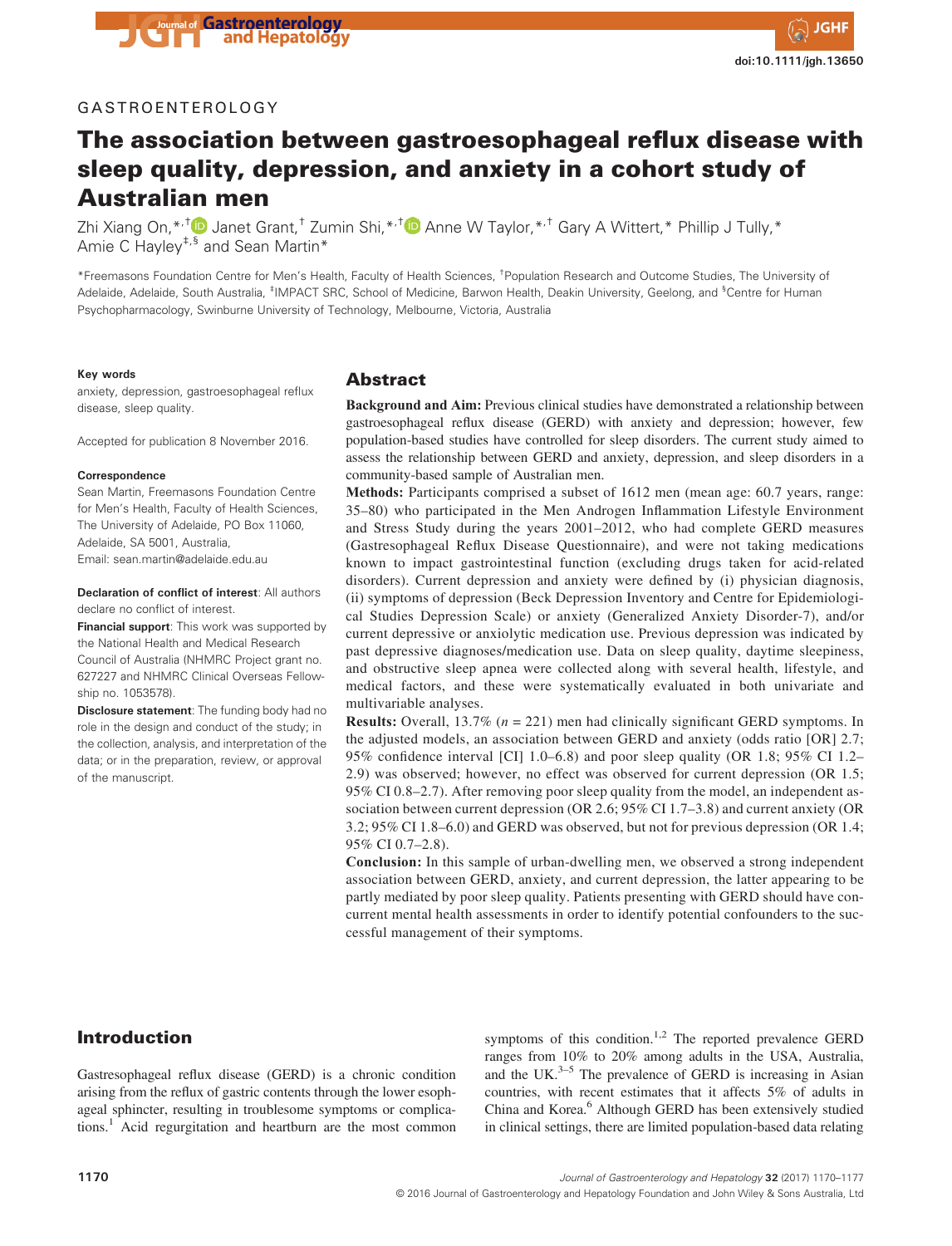to the risk factors for, and other health conditions associated with,  $GERD<sup>7,8</sup> GERD$  has been found to be negatively associated with lower health-related quality of life<sup>9</sup> and poorer health outcomes.

Previous studies of affective disorders on GERD have been inconsistent, with some showing no effect, $10$  while others have shown a positive and even a negative effect on GERD.<sup>11,12</sup> Furthermore, most previous research on GERD and affective disorders have been conducted in clinical settings in patients with a high-degree of comorbidity and consequent limited applicability to the general population.<sup>13–15</sup>

Sleep disorders are common in the general population.<sup>16,17</sup> Previous research has similarly demonstrated an association between GERD and sleep disturbances, such as obstructive sleep apnea, daytime sleepiness, and insomnia.<sup>18</sup> However, sleep disorders are often more closely associated with other GERD-related morbidities,<sup>16</sup> including lung disorders,<sup>19</sup> high blood pressure,<sup>18</sup> cardiovascular disease  $(CVD)$ ,<sup>18</sup> migraine,<sup>18</sup> cognitive impairment, <sup>16</sup> and psychological disorders.<sup>17</sup> It is unclear whether sleep disorders have an independent effect on GERD, or whether this effect is associated with other factors, such as depression and anxiety.

The purpose of this study was to examine the relationship between GERD and anxiety and depression, and disordered sleep in a community-dwelling representative cohort of middle aged and older men.

#### Methods

**Study participants.** Participants from the present study were drawn from the Men Androgen Inflammation Lifestyle Environment and Stress (MAILES) Study, a randomly-selected group of urban, community-dwelling men aged 35–80 years at recruitment over from two representative, concurrent cohorts: the Florey Adelaide Male Ageing Study<sup>15</sup> and the North West Adelaide Health Study.<sup>20</sup> Details of the study have been published previously.<sup>19</sup> For the current study, data from 2001–2012 (MAILES 1 to 4) were used. Ethics approval was granted by the Human Research Ethics Committee of The Queen Elizabeth and Lyell McEwin Hospitals, and written informed consent was obtained from all participants. Figure 1 shows the selection of participants included in the current analysis.

**Gastresophageal reflux disease.** The Gastroesophageal Reflux Disease Questionnaire (GerdQ) comprises 12 items using a Likert-type scale measuring the severity and frequency of symptoms, including burning or painful feeling behind the breastbone (upper stomach), acid taste in mouth, and unpleasant movement of material upwards from the stomach.<sup>21</sup> The GerdQ has previously been used to diagnose GERD and was developed as part of an international multicenter study.<sup>22</sup> A validation study in 8065 persons found that the GerdQ was effective at discriminating patients with reflux esophagitis and GERD from those without the condition.21

**Depression and anxiety.** For the present study, depression was categorized into three groups: (i) current depression, (ii) previous depression, and (iii) no depression. Current depression was defined as men who had incident and existing cases of either antidepressant usage and depression symptomology (a score of >14 on the Beck Depression Inventory<sup>23</sup> [for Florey Adelaide Male Ageing Study participants], or a score of  $a \ge 21$  on the Centre for Epidemiological Studies Depression Scale<sup>24</sup> [for North West Adelaide Health Study participants]), in addition to a previous diagnosis of depression by a physician. Previous depression was defined as those men who had previous antidepressant usage and depression symptomology. Men who had no history of depression diagnosis, antidepressant usage, or depression symptomology were categorized as having no depression.

Current anxiety was defined as men who had incident and existing cases of anxiolytic usage and current anxiety symptomology (answering "more than half a day" to the question "Over the last 2 weeks, how often have you felt anxious?", and also a score of >10 from questions 2 to 7 comprising a range of anxiety symptoms on the Generalized Anxiety Disorder-7 scale<sup>25</sup>), in addition to a previous diagnosis of anxiety by a physician. Men who had no history of anxiety diagnosis, anxiolytic usage, or anxiety symptomology were categorized as no anxiety.



### **MAILES CATI Survey**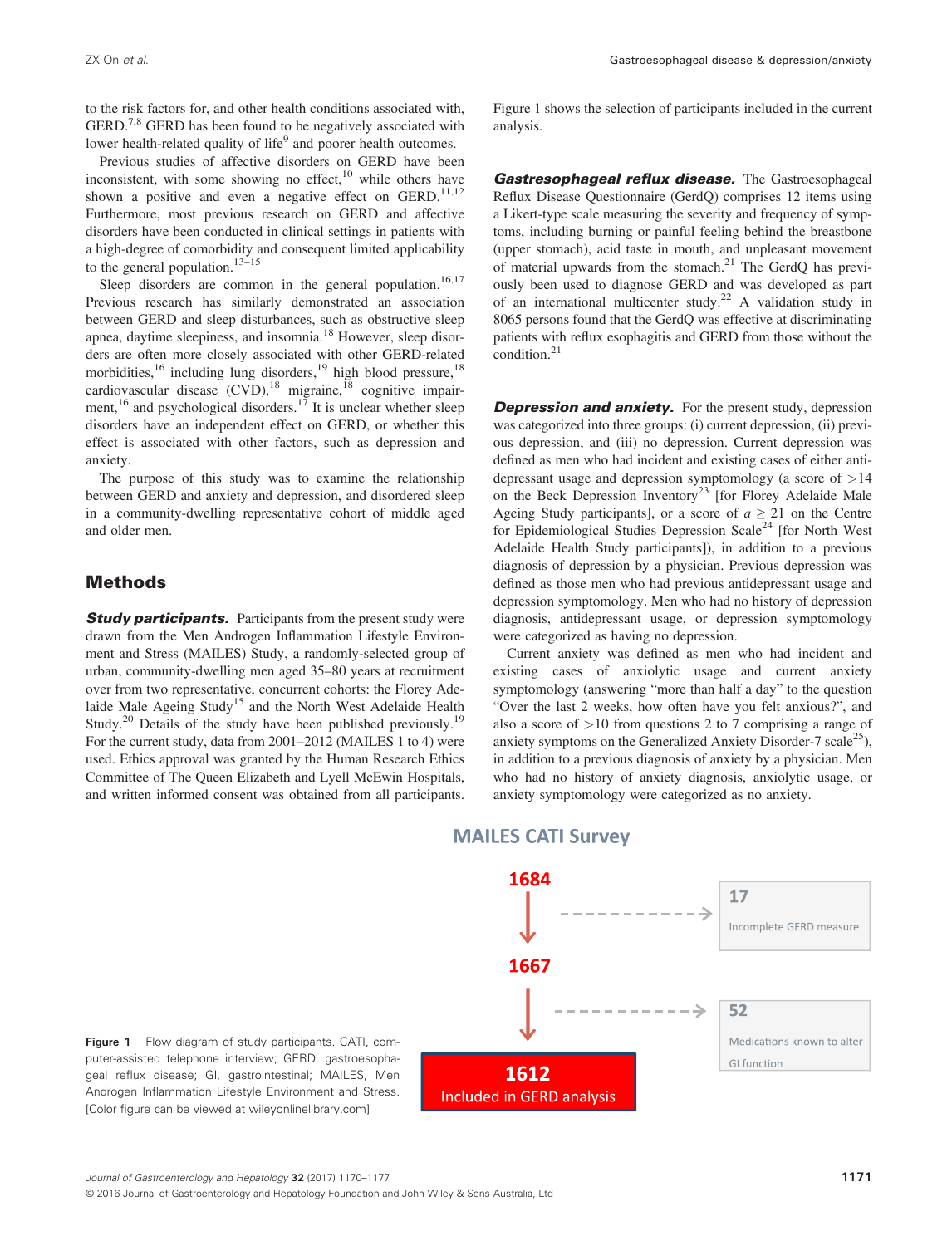**Sleep measures.** Obstructive sleep apnea was defined as an Apnea–Hypopnea Index (AHI) of at least 10 events per hour of sleep recorded by an eight-channel in-home polysomnography unit (Embletta X100, Embla Systems, Broomfield, Colorado, USA) study from August 2010 to February 2011. The Epworth Sleepiness Scale  $(ESS)^{26}$  was administered (ranges 0–24), and scores of ≥10 were used to indicate instances of daytime sleepiness. The Pittsburgh Sleep Quality Index was administered to participants to determine self-report sleep quality for the past month. It comprised 10 questions with 9 subquestions, and higher scores indicated lower sleep quality.<sup>27</sup>

Other covariate data. Anthropometric measures (body mass index [BMI] and waist circumference), blood pressure, grip strength, and body composition (by dual energy X-ray absorptiometry) were obtained during one hour clinic visits during MAILES 2. Information on age, education, income, marital, occupational, smoking, alcohol consumption, and other disease status was obtained by self-report questionnaire sent 2 weeks prior to this clinic visit.<sup>19</sup> Medication use was determined by self-report and data linkage with the national medication registry.

**Statistical analysis.** Descriptive differences among selected variables for men with and without GERD were initially examined using chi-squared and t-tests for categorical and continuous variables, respectively. A dichotomous GERD variable was applied as the outcome variable and differences among those with and without GERD in regard to anxiety, depression, and quality of sleep were tested using multistep regression models. Models were adjusted for gross annual household income, highest education status achieved, BMI, smoking status, cardiovascular conditions, and cancer. Where appropriate, all potential confounders and interaction terms were checked in the statistical models. A sensitivity analysis of the influence of sleep quality was performed by selectively removing both sleep quality and depression/anxiety from the final multi-adjusted model and observing the effect on the association between GERD, sleep quality, depression, and anxiety. All analyses were conducted using SPSS V.22 for Windows, and all tests were two-tailed with conventional  $P < 0.05$  applied as the significance threshold.

## Results

The characteristics of the men with and without GERD are presented in Table 1. The overall prevalence of GERD was 13.7% of men aged 35–80 years (interquartile range: 17). No age difference was observed between men with and without GERD. When comparing men with GERD symptoms and those without, participants with GERD were found to have significantly higher levels of current smoking, CVD, cancer in the previous 5 years, and poorer sleep quality. No differences were found between groups with regard to marital status, household income, work and education status, BMI, waist circumference, abdominal fat mass, physical activity, smoking, alcohol, systolic and diastolic blood pressure, diabetes, AHI, number of medications used, and medications for acid-related disorders.

The multivariable logistic regression is shown in Table 2. In the unadjusted logistic regressions, there were significant associations between current anxiety (odds ratio [OR] 3.1; 95% confidence interval [CI] 1.9–5.1), previous depression (OR 1.9; 95% CI 1.0–3.5), current depression (OR 2.8; 95% CI 2.0–3.9), and self-reported poor sleep quality (OR 2.1; 95% CI 1.4–3.2) and self-reported daytime sleepiness on the ESS (OR 2.4; 95% CI 1.5–3.9), but not the AHI (OR 0.9; 95% CI 0.5–1.6) and instances of GERD. After adjusting for household income, education status, BMI, smoking status, cardiovascular conditions, cancer, and work status, the association between GERD and current anxiety (OR 2.7; 95% CI 1.0–6.8) and self-reported poor quality of sleep (OR 1.8; 95% CI 1.2–2.9) remained, but was not observed for the other sleep measures (ESS and AHI). No effect was observed for current depression (OR 1.5; 95% CI 0.8–2.7) following adjustment for these covariates.

To assess for possible mediating effects of poor sleep quality, this measure was removed from the final model (model 2). In model 2, a multi-adjusted effect of current depression on GERD was observed (OR 2.6; 95% CI 1.7–3.8), with an increase in the effect of current anxiety (OR 3.2; 95% CI 1.8–6.0), but not previous depression (OR 1.4; 95% CI 0.7–2.8).

In models 3 and 4, when poor sleep quality was reintroduced in the model and removing anxiety and depression, respectively, it was found that previous and current depression on GERD remained insignificant (OR 1.7; 95% CI 0.7–4.2; OR 1.6; 95% CI 0.9–2.9, respectively), while the association between current anxiety and GERD was retained (OR 2.8; 95% CI 1.1–6.7). This suggested that poor sleep quality significant drives the association between GERD and depression, but not anxiety.

Figures 2 and 3 show the multi-adjusted regression coefficients of the individual components from the combined depression and anxiety variables on the presence of GERD. For people who currently suffered from depression, the effect of symptoms, specifically somatic-type symptoms, appeared to drive the observed association with GERD (OR: 4.0; 95% CI: 1.7–9.1). For people who currently suffered from anxiety, the effect of symptoms, specifically somatic-type symptoms, appeared to drive the observed association with GERD (OR: 6.5; 95% CI: 1.3–32.9). No effect on GERD was observed for the previous diagnosis of and/or medication usage for either depression or anxiety.

#### **Discussion**

This study of community-based middle-aged to elderly men demonstrated a high prevalence of GERD, with around one in six men reporting these symptoms. Further, multivariable logistic regression analyses demonstrated a strong independent association between GERD and anxiety, while suggesting that the previously reported association between depression and GERD may be mediated through poorer sleep quality.

Our study reports a higher prevalence of GERD than previous Australian studies,<sup>3,4</sup> but is consistent with the prevalence data reported in recent clinical studies.<sup>5,13</sup> This discrepancy may relate to the use of a different GERD measure administered by general practitioners and the inclusion of younger men and women.<sup>3</sup> It may also reflect recent observations of secular increases in upper gastrointestinal chronic conditions.<sup>5</sup> A recent meta-analysis of 15 studies found an approximate prevalence of 10–20% prevalence in Western nations and less than 5% prevalence in Asian countries.<sup>5</sup> Discrepancies in prevalence reported in the various studies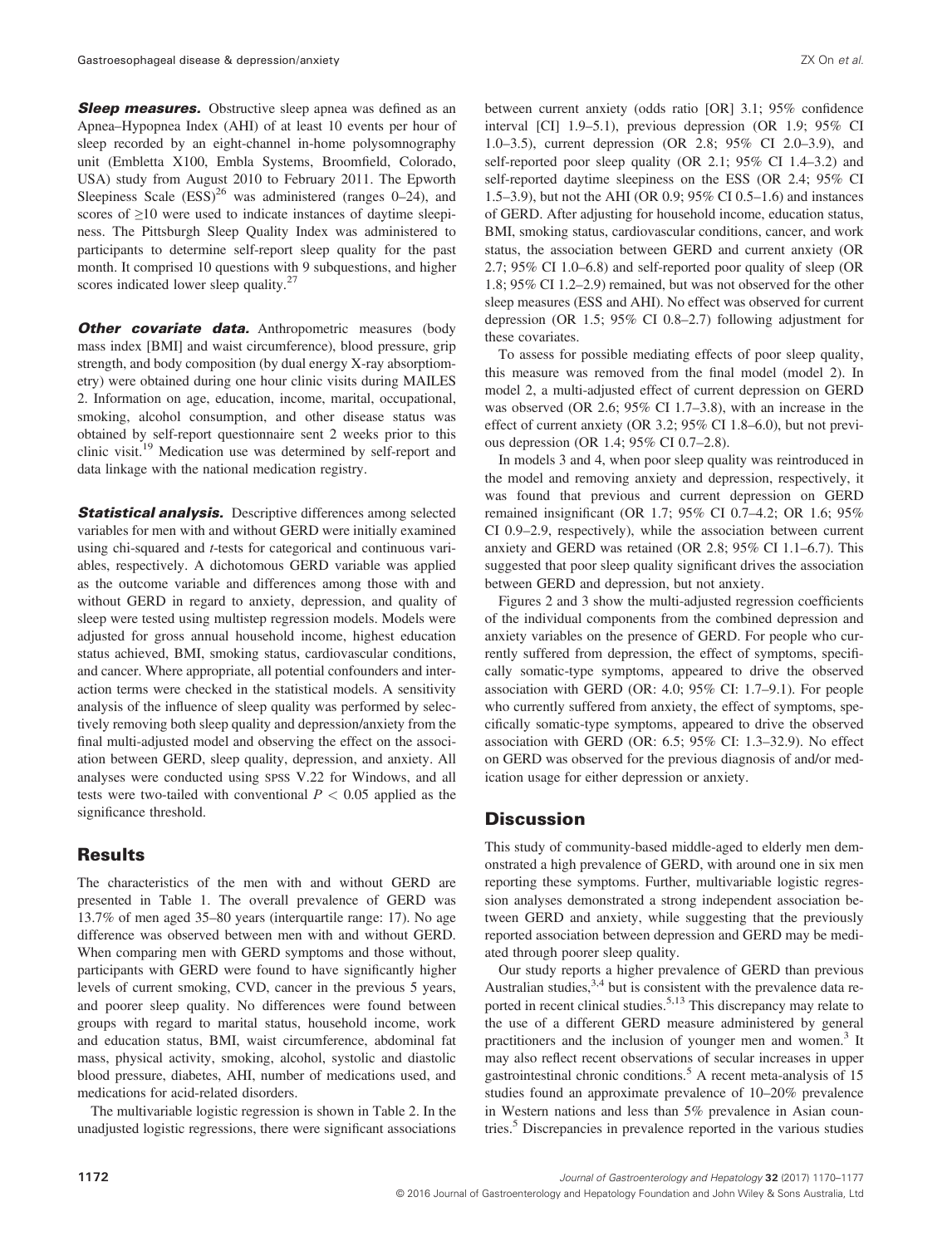|  |  |  |  |  | Table 1 Descriptive characteristics of study participants with and without GERD in a population of middle-aged and elderly men |
|--|--|--|--|--|--------------------------------------------------------------------------------------------------------------------------------|
|--|--|--|--|--|--------------------------------------------------------------------------------------------------------------------------------|

| Variable                                                      |                  | GERD                   |          |                  | $\,P$   |
|---------------------------------------------------------------|------------------|------------------------|----------|------------------|---------|
|                                                               |                  | No GERD ( $n = 1391$ ) |          | GERD $(n = 221)$ |         |
|                                                               | $\frac{9}{6}$ /x | N/SD                   | $\% / x$ | N/SD             |         |
| Anxiety                                                       |                  |                        |          |                  |         |
| No                                                            | 90.6             | 1159                   | 79.3     | 161              |         |
| Current                                                       | 9.5              | 121                    | 20.7     | 42               | < 0.001 |
| Depression                                                    |                  |                        |          |                  |         |
| No                                                            | 81.2             | 1079                   | 62.9     | 132              |         |
| Previous                                                      | 4.6              | 61                     | 6.7      | 14               |         |
| Current                                                       | 14.2             | 189                    | 30.5     | 64               | < 0.001 |
| Age (groups)                                                  |                  |                        |          |                  |         |
| 35-44 years                                                   | 6.5              | 88                     | 6        | 13               |         |
| 45-54 years                                                   | 25.7             | 348                    | 26.9     | 58               |         |
| 55-64 years                                                   | 31.3             | 423                    | 31.9     | 69               |         |
| 65-74 years                                                   | 23.5             | 317                    | 14.4     | 45               |         |
| 75+ years                                                     | 13               | 176                    | 12.4     | 31               | 0.91    |
| Marital status                                                |                  |                        |          |                  |         |
| Married/defacto                                               | 78.4             | 1057                   | 78.6     | 169              |         |
| Divorced/separated                                            | 11.7             | 157                    | 10.2     | 22               |         |
| Widowed                                                       | $\overline{4}$   | 54                     | 5.6      | 12               |         |
| Never married                                                 | 5.9              | 80                     | 5.6      | 12               | 0.69    |
| Household income                                              |                  |                        |          |                  |         |
| Up to 20 000                                                  | 12.9             | 164                    | 14.6     | 30               |         |
| 20 001-40 000                                                 | 23               | 292                    | 26.8     | 55               |         |
| 40 001-60 000                                                 | 19.8             | 252                    | 23.4     | 48               |         |
| 60 000+                                                       | 44.3             | 563                    | 35.1     | 72               | 0.11    |
| Work status                                                   |                  |                        |          |                  |         |
| Employed                                                      | 61.2             | 775                    | 55.3     | 110              |         |
| Unemployed                                                    | 38.8             | 492                    | 44.7     | 89               | 0.11    |
| Education status                                              |                  |                        |          |                  |         |
| Up to high school                                             | 27.7             | 372                    | 25.2     | 54               |         |
| Trade/apprenticeship                                          | 25.1             | 337                    | 22.9     | 49               |         |
| Certificate/diploma                                           | 32.3             | 433                    | 41.1     | 88               |         |
| Bachelor+                                                     | 14.8             | 199                    | 10.8     | 23               | 0.06    |
| BMI (kg/m) groups                                             |                  |                        |          |                  |         |
| Normal 18.5-24.9                                              | 18.6             | 246                    | 21.9     | 47               |         |
| Overweight 25.0-29.9                                          | 47.2             | 624                    | 43.7     | 94               |         |
| Obese 30.0+                                                   | 34.1             | 451                    | 34.4     | 74               | 0.17    |
| Waist circumference <sup>+</sup>                              |                  |                        |          |                  |         |
| $<$ 99.9 cm                                                   |                  |                        |          |                  |         |
|                                                               | 50.3             | 664                    | 53       | 114              |         |
| $\geq$ 100.0 cm)<br>Abdominal fat mass <sup>4</sup> (%; DEXA) | 49.7             | 656                    | 47       | 101              | 0.46    |
|                                                               | 36.7             | 8.3                    | 37.6     | 7.7              | 0.10    |
| Physical activity (Active Australia) <sup>‡</sup>             |                  |                        |          |                  |         |
| No activity or activity but insufficient to confer benefit    | 28.8             | 320                    | 30.9     | 55               |         |
| Sufficient activity to confer benefit                         | 71.2             | 790                    | 69.1     | 123              | 0.57    |
| Smoking                                                       |                  |                        |          |                  |         |
| Non-smoker                                                    | 42.1             | 563                    | 34       | 73               |         |
| Ex-smoker                                                     | 43.9             | 587                    | 48.4     | 104              |         |
| Current smoker                                                | 14               | 187                    | 17.7     | 38               | 0.06    |
| Alcohol <sup>§</sup>                                          |                  |                        |          |                  |         |
| Does not drink alcohol                                        | 13.3             | 180                    | 15.7     | 34               |         |
| No risk                                                       | 49.3             | 665                    | 48.2     | 104              |         |
| Lifetime risk of alcohol-related harm                         | 37.4             | 504                    | 36.1     | 78               | 0.63    |
| Systolic BP (mmHg)                                            | 134.3            | 17.6                   | 134.0    | 16.8             | 0.82    |
| Diastolic BP (mmHg)                                           | 81.9             | 9.2                    | 82.7     | 9.7              | 0.24    |
| Cardiovascular disease <sup>1</sup>                           |                  |                        |          |                  |         |
| No                                                            | 89.4             | 1204                   | 84.3     | 182              |         |

(Continues)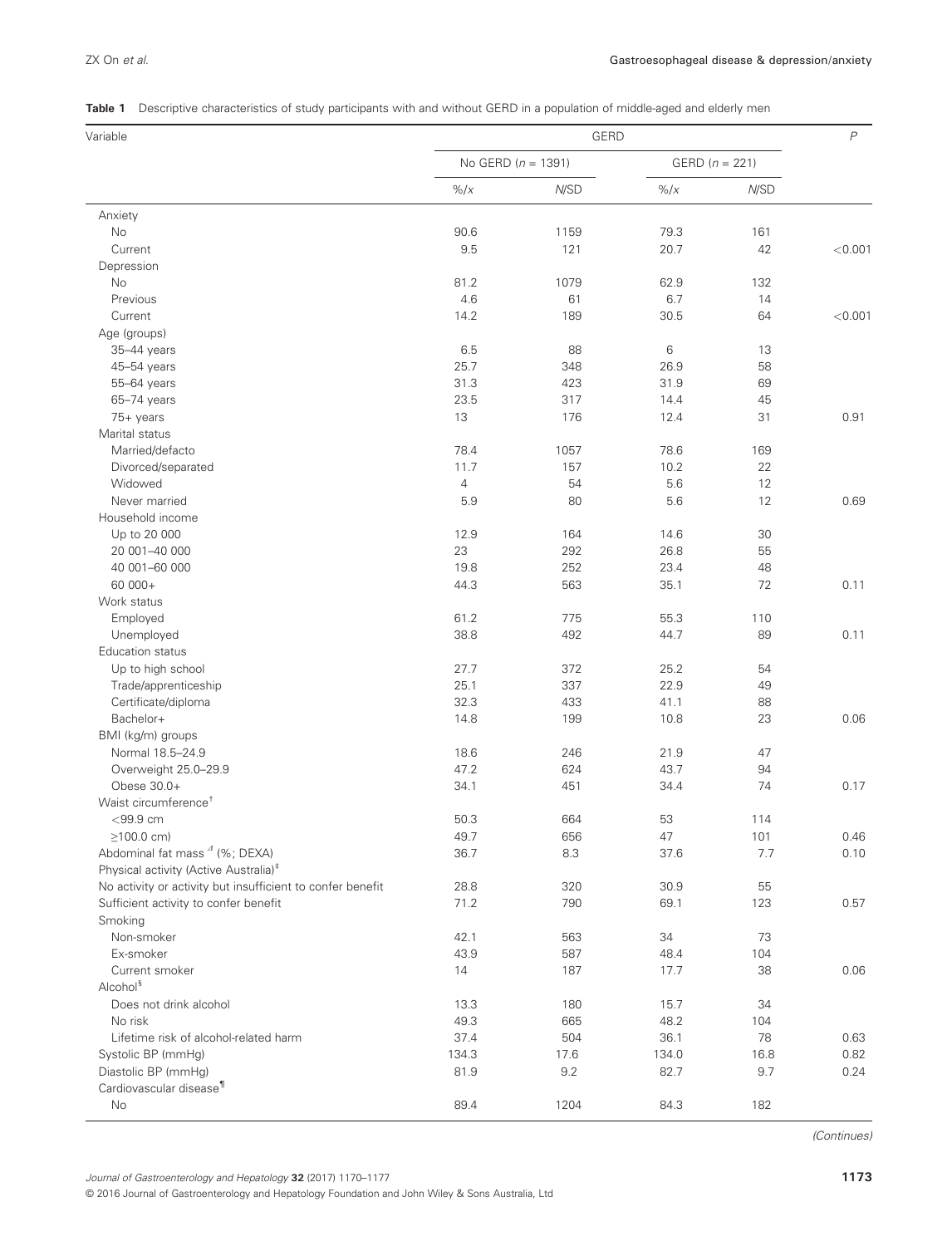#### Table 1. (Continued)

| Variable                                  |                  | GERD                   |                  |      | $\overline{P}$ |
|-------------------------------------------|------------------|------------------------|------------------|------|----------------|
|                                           |                  | No GERD ( $n = 1391$ ) | GERD $(n = 221)$ |      |                |
|                                           | $\frac{9}{6}$ /x | N/SD                   | $\frac{9}{6}$ /x | N/SD |                |
| Yes                                       | 10.6             | 143                    | 15.7             | 34   | 0.03           |
| <b>Diabetes</b>                           |                  |                        |                  |      |                |
| No                                        | 81.4             | 1101                   | 80.6             | 174  |                |
| Yes                                       | 18.6             | 251                    | 19.4             | 42   | 0.76           |
| Cancer in the past 5 years                |                  |                        |                  |      |                |
| No                                        | 93.9             | 1270                   | 88.9             | 192  |                |
| Yes                                       | 6.1              | 82                     | 11.1             | 24   | 0.01           |
| Chronic diseases <sup>++</sup>            |                  |                        |                  |      |                |
| No                                        | 41.4             | 518                    | 39.6             | 80   |                |
| $1+$                                      | 58.6             | 734                    | 60.4             | 122  | 0.64           |
| Total number of medications <sup>##</sup> |                  |                        |                  |      |                |
| None                                      | 64.9             | 759                    | 65.8             | 121  |                |
| 1                                         | 11               | 129                    | 9.2              | 17   |                |
| $2+$                                      | 24               | 281                    | 25               | 46   | 0.76           |
| Drugs for acid-related disorders          |                  |                        |                  |      |                |
| None                                      | 90.3             | 1055                   | 86.4             | 159  |                |
| $1+$                                      | 9.8              | 114                    | 13.6             | 25   | 0.11           |
| PSQI sleep quality                        |                  |                        |                  |      |                |
| Good                                      | 55.3             | 383                    | 37.1             | 43   |                |
| Poor                                      | 44.7             | 310                    | 62.9             | 73   | < 0.001        |
| Daytime sleepiness ESS                    |                  |                        |                  |      |                |
| <b>No</b>                                 | 88.7             | 630                    | 76.5             | 91   |                |
| Yes                                       | 11.3             | 80                     | 23.5             | 28   | < 0.001        |
| AHI                                       |                  |                        |                  |      |                |
| None to mild OSA                          | 73.9             | 519                    | 78               | 92   |                |
| Mild OSA                                  | 14.1             | 99                     | 11               | 13   |                |
| Moderate to severe OSA                    | 12               | 84                     | 11               | 13   | 0.61           |

Data presented are mean  $\pm$  SD (continuous) or N (%) (categorical) for participants with and without GERD, cancer, diabetes, chronic beryllium disease, rheumatoid or osteoarthritis, and high cholesterol).

† Waist circumference—mean of three measurements (cm).

‡ Physical activity is measured by duration and frequency of walk, gardening, household, etc.

<sup>§</sup>Participants were asked about their alcohol consumption in the previous week and 12 months, with responses used to estimate lifetime alcohol risk and categorized into (i) does not drink alcohol, (ii) low lifetime alcohol-related risk, and (iii) high lifetime risk of alcohol-related risk.

¶ Cardiovascular disease included heart attack, stroke, angina, TIA, and other heart conditions.

††Chronic diseases are based on self-reported cases of physician-diagnosed conditions.

‡‡Total number of medications was based on self-report.

AHI, Apnea–Hypopnea Index; BMI, body mass index; BP, blood pressure; DEXA, X-ray absorptiometry; ESS, Epworth Sleepiness Scale; GERD, gastroesophageal reflux disease; OSA, obstructive sleep apnea; PSQI, Pittsburgh Sleep Quality Index; TIA, transient ischemic attack.

may be attributable to varying diagnostic criteria, highlighting the need for a global consensus on a symptom-based definition of GERD.

In contrast to previous studies, we defined both depression and anxiety by current symptomology, self-reports of a physiciandiagnosis, and the use of relevant medications. Our sensitivity analyses demonstrated that it was primarily somatic symptoms that drove the association between GERD and both depression and anxiety. Previous studies have highlighted an overlap in depressive symptoms and reflux disease (e.g. heartburn, regurgitation, and dysphagia in patients with reflux disease) in patients with irritable bowel disease.<sup>2</sup> We have extended these findings to a group of community-based men, suggesting that any patient who reports such symptoms should also be screened for depression and

especially somatic symptoms. Indeed, the full PHQ battery contains modules for depression, anxiety, and somatization that might be especially useful. The strong effect we observed for anxiety on GERD symptoms was similar to that recently observed in a large community-based study of otherwise healthy Norwegian men and women.28 While this study also demonstrated a strong association between a range of somatic symptoms (including heartburn) and anxiety in men, our study extends these findings to all GERD symptoms and controls for the presence of other comorbidities that also produce somatic symptoms (e.g. CVD, cancer, and alcohol consumption). However, considering that increased sensitivity underlies many anxiety disorders and subclinical symptoms, we cannot rule out that anxious participants were more hypervigilant to somatic symptoms including gastroesophageal reflux.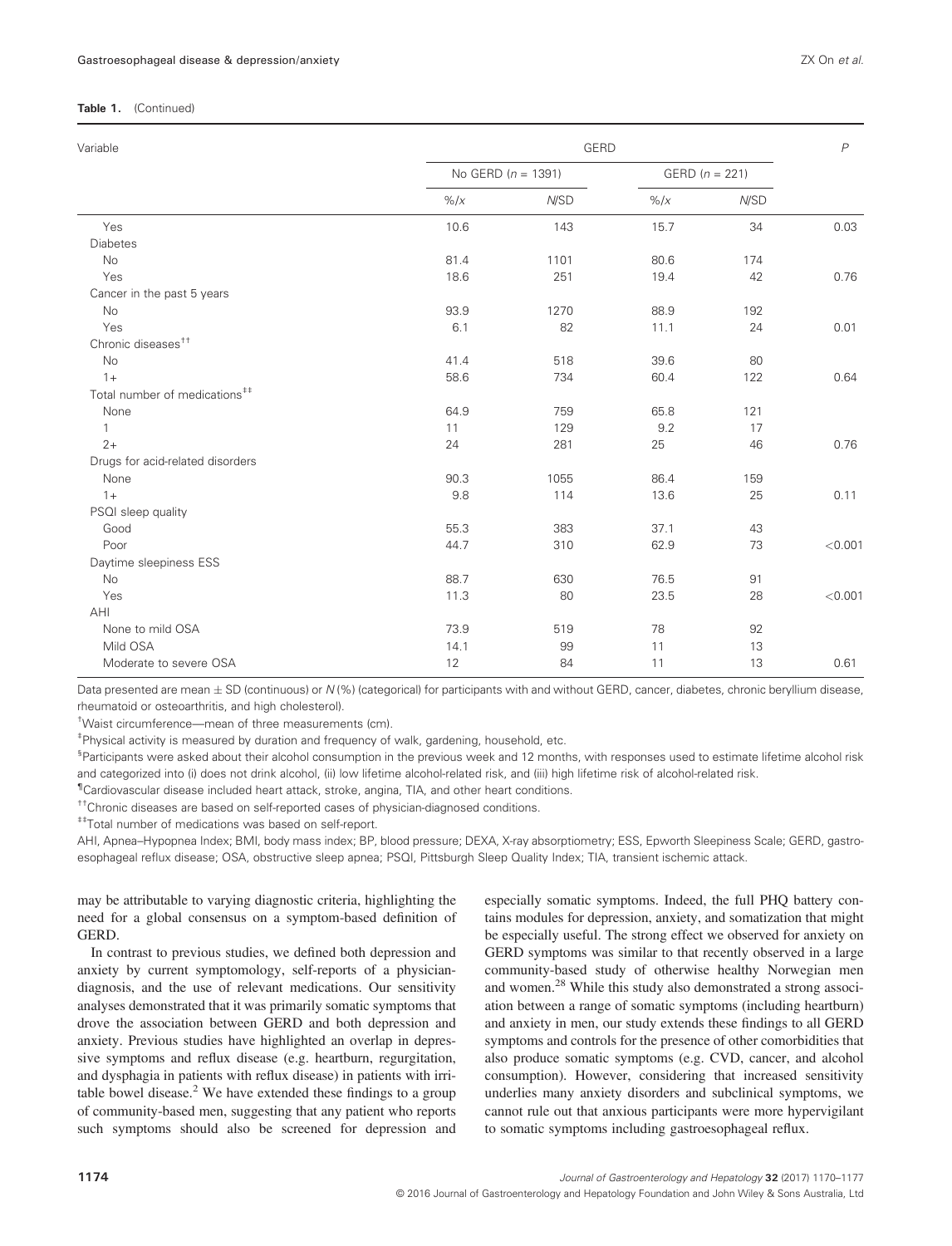| Variables                                                                                                                                           |               | Unadjusted      |         |       | <b>Model</b>    |                |                          | Model 2                                                                        |                          |            | Model 3         |                    |                          | 4<br>Model               |        |
|-----------------------------------------------------------------------------------------------------------------------------------------------------|---------------|-----------------|---------|-------|-----------------|----------------|--------------------------|--------------------------------------------------------------------------------|--------------------------|------------|-----------------|--------------------|--------------------------|--------------------------|--------|
|                                                                                                                                                     | БR            | 95% CI          | ρ       | 6R    | 95% CI          | $\overline{a}$ | E                        | 95% CI                                                                         | $\overline{a}$           | E          | 95% CI          | Q                  | H                        | 95% CI                   | ρ      |
| Income                                                                                                                                              | 0.87          | $(0.76 - 0.99)$ |         | $-45$ | $(0.52 - 4.04)$ | 0.48           | $-105$                   | $(0.56 - 1.99)$                                                                | 0.88                     | $\ddot{3}$ | $(0.49 - 3.65)$ | 0.57               | က္ပ                      | $(0.49 - 3.71)$          | 0.57   |
| Education                                                                                                                                           | 1.76          | $(1.08 - 2.87)$ | 0.02    | 0.94  | $(0.42 - 2.14)$ | 0.89           |                          | $(0.55 - 1.81)$                                                                | 0.99                     | 0.94       | $(0.42 - 2.13)$ | 0.89               | 105                      | $(0.48 - 2.32)$          | 0.91   |
| $\overline{\mathbb{R}}$                                                                                                                             | $\frac{8}{1}$ | $(0.97 - 1.03)$ | 0.17    | 0.56  | $(0.31 - 1.03)$ | 0.06           | 0.67                     | $(0.42 - 1.05)$                                                                | 0.08                     | 0.55       | $(0.30 - 1.01)$ | 0.06               | 0.57                     | $(0.31 - 1.05)$          | 0.07   |
| Work status                                                                                                                                         | 0.79          | $(0.58 - 1.06)$ |         | 1.19  | $(0.63 - 2.26)$ | 0.59           | 0.09                     | $(0.70 - 1.69)$                                                                | 0.72                     | 1.15       | $(0.61 - 2.16)$ | 0.66               | 1.19                     | $(0.63 - 2.23)$          | 1.19   |
| Current smoker                                                                                                                                      | $\frac{8}{3}$ | $(1.02 - 2.40)$ |         | 2.23  | $(1.16 - 4.28)$ | 이<br>이         | 1.59                     | $(0.97 - 2.59)$                                                                | 0.07                     | 2.20       | $(1.15 - 4.20)$ | 0.02               | 2.31                     | $(1.22 - 4.37)$          | 0.01   |
| Cardiovascular conditions                                                                                                                           | 57            | $(1.05 - 2.36)$ | 0.03    | 1.08  | $(0.47 - 2.45)$ | 0.86           | $\overline{51}$          | $(0.94 - 2.42)$                                                                | 0.09                     | 1.05       | $(0.46 - 2.38)$ | 0.92               | 1.17                     | $(0.53 - 2.59)$          | 0.79   |
| Cancer in the past 5 years                                                                                                                          | $\frac{1}{2}$ | $(1.20 - 3.12)$ | 0.01    | 2.15  | $(0.96 - 4.82)$ | 0.06           | 1.85                     | $(1.06 - 3.25)$                                                                | 0.03                     | 1,98       | $(0.89 - 4.41)$ | 0.09               | 1.99                     | $(0.90 - 4.43)$          | 0.09   |
| Current anxiety                                                                                                                                     | 3.06          | $(1.85 - 5.08)$ | < 0.001 | 2.65  | $(1.03 - 6.80)$ | 0.04           | 3.23                     | $(1.77 - 5.97)$                                                                | < 0.001                  |            | I               | I                  | 2.76                     | $(1.14 - 6.68)$          | 0.03   |
| Current depression                                                                                                                                  | 2.77          | $(1.98 - 3.87)$ | < 0.001 | 1.47  | $(0.81 - 2.69)$ | 0.21           | 2.56                     | $(1.72 - 3.80)$                                                                | < 0.001                  | 1.74       | $(0.73 - 4.16)$ | 0.21               | $\overline{\phantom{a}}$ |                          |        |
| Previous depression                                                                                                                                 | 1.88          | $(1.02 - 3.45)$ | 0.04    | 1.72  | $(0.72 - 4.14)$ | 0.23           | 1.43                     | $(0.73 - 2.83)$                                                                | $\frac{3}{2}$            | .62        | $(0.90 - 2.93)$ | $\overline{0}$ .11 | $\overline{\phantom{a}}$ | $\overline{\phantom{a}}$ |        |
| Poor sleep quality                                                                                                                                  | 2.10          | $(1.40 - 3.15)$ | < 0.001 | 1.83  | $(1.15 - 2.89)$ | 5<br>0.01      | $\overline{\phantom{a}}$ | $\overline{\phantom{a}}$                                                       | $\overline{\phantom{a}}$ | 8          | $(1.23 - 3.03)$ | < 0.01             | 1.93                     | $(1.23 - 3.02)$          | < 0.01 |
| "Model 1 is adjusted for income, education, BMI, work status,                                                                                       |               |                 |         |       |                 |                |                          | smoking status, cardiovascular conditions, and cancer status.                  |                          |            |                 |                    |                          |                          |        |
| *Model 2 (sleep quality omitted) is adjusted for income, education, BMI, work status, smoking status, cardiovascular conditions, and cancer status. |               |                 |         |       |                 |                |                          |                                                                                |                          |            |                 |                    |                          |                          |        |
| <sup>5</sup> Model 3 (anxiety omitted) is adjusted for income, education, I                                                                         |               |                 |         |       |                 |                |                          | BMI, work status, smoking status, cardiovascular conditions, and cancer status |                          |            |                 |                    |                          |                          |        |
| IModel 4 (depression omitted) is adjusted for income, education, BMI, work status, smoking status, cardiovascular conditions, and cancer status.    |               |                 |         |       |                 |                |                          |                                                                                |                          |            |                 |                    |                          |                          |        |

CI, confidence interval; BMI, body mass index; GERD, gastroesophageal reflux disease; OR, odds ratio.

GERD,

confidence interval; BMI, body mass index;

 $\overline{C}$ 

gastroesophageal reflux disease; OR, odds ratio.

It is also well known that acute, reflux symptoms are frequently reported with certain types of depression medication (e.g. selective serotonin reuptake inhibitors).<sup>12,29</sup> Furthermore, previous studies have demonstrated that GERD is more likely to be reported in patients with depression who are taking antidepressants, than those without.<sup>12</sup> However, there is also some suggestion that low doses of antidepressants may be used in the treatment of GERD through their effects on visceral hypersensitivity.<sup>30</sup> Our study demonstrated that antidepressant usage was not associated with likelihood of patients reporting GERD symptoms. However, subsequent analysis suggests there was a modest effect on GERD for higher doses of antidepressants (data not shown). In the case of anxiety, we also did not find that anxiety medications increased the likelihood of GERD. While some studies suggest that anxiolytics may help with GERD through relaxation of lower esophageal tone,<sup>14</sup> others have demonstrated side effects, including reflux, associated with the commencement of anxiolytics for anxiety disorders.<sup>11</sup> Further work is required to understand the nature of the association between GERD and depression and anxiety medications.

Our data suggest the previously reported association between GERD and depression maybe mediated by poorer sleep quality. Poor sleep quality results in lower mood and an increased susceptibility to depressive symptoms.<sup>14</sup> It is known that individuals with either undiagnosed or diagnosed depression are more likely to report a higher degree of severity for various conditions and more likely to endorse negative symptom rating indices.31 Not only is GERD directly likely to result in increased sleep fragmentation and disturbance, sleep deprivation has also been shown to induce hyperalgesia of the esophageal mucosa in response to acid. $32$  Of note, we observed positive associations with GERD and self-reported (poor overall sleep quality and excessive daytime sleepiness) but not objectively measured (AHI) sleep dysfunction.

The strong association between smoking and GERD symptoms is consistent with previous research.<sup>33-36</sup> Acid reflux is often promoted by smoking, as it impairs lower esophageal sphincter function,  $33$  slowing esophageal acid clearance  $34$  or increasing the frequency of acid reflux episodes.<sup>35</sup> Of note however, our data showed that there was no association between use of drugs for acid related disorders and GERD. This may be due to the high usage of over-the-counter agents for such conditions in Australia.<sup>37</sup> Unlike many previous studies, we did not observe an association between alcohol consumption and GERD symptoms.36,38,39 This discrepancy could be to the use of a randomly selected population, with a varying, but mostly modest, range of alcohol consumption and the dominant effect of other covariates.

A notable strength of the present study was the inclusion of community-based men and the use of an extensive dataset to help better understand some of the relationships between mental health, sleep, and GERD. It is acknowledged, however, that inferences regarding the strength of the reported associations are limited by some methodological constraints. Specifically, the use of selfreport data for some measures may underestimate the true effect of these observed relationships. As the study assessed a sample of men only, we are unable to generalize to the broader population. Moreover, different depression measures have been adopted in this study. While we were able to examine the effect of both current

 $\frac{1}{2}$ 

 $\sim$   $\sim$   $\sim$   $\sim$   $\sim$ 

 $10<sub>m</sub>$ 

ţ  $\frac{1}{2}$ 

t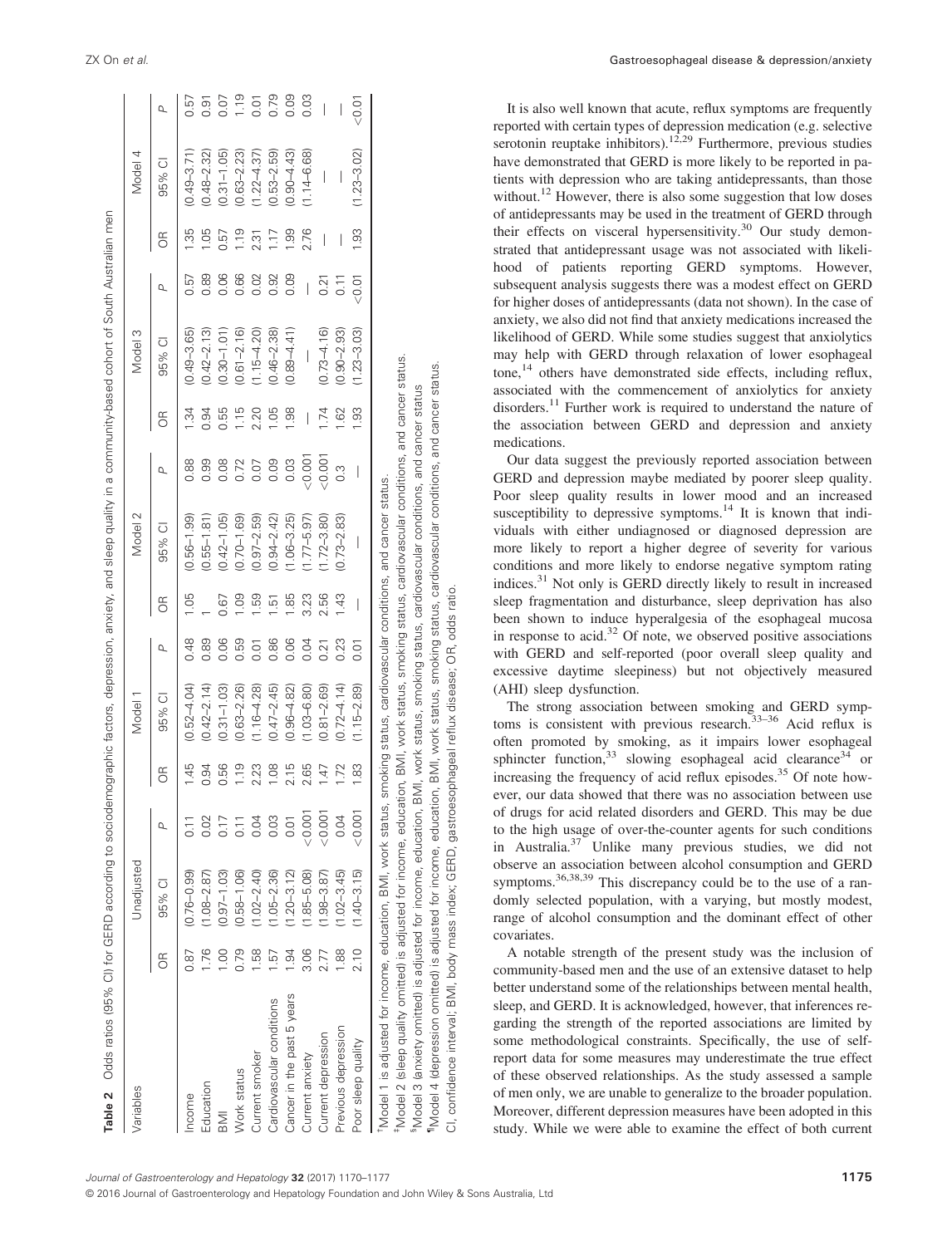

Figure 2 Odds ratio (95% confidence interval) for the effect of individual depressions items (medication, symptoms [somatic and cognitive], and physician diagnosis) for gastroesophageal reflux disease in a community-based cohort of South Australian men with current depression. Data presented are odds ratio (95% confidence interval) from binary logistic regression. Models also adjusted for income, education level, body mass index, smoking status, cardiovascular conditions, cancer in the past 5 years, and working status.



Figure 3 Odds ratio (95% confidence interval) for the effect of individual anxiety items (medication, symptoms [somatic and cognitive], and physician diagnosis) for gastroesophageal reflux disease in a community-based cohort of South Australian men with current anxiety. Data presented are odds ratio (95% confidence interval) from binary logistic regression. Models also adjusted for income, education level, body mass index, smoking status, cardiovascular conditions, cancer in the past 5 years, and working status.

and previous depression on GERD, we were not able to test for exposure length with anxiety given a symptomatic measure for anxiety was unavailable at baseline. Lastly, the use of crosssectional data only precludes any inferences regarding the direction of the observed relationship. Further research should employ longitudinal design in order to assess the natural course of these associations.

In conclusion, our data support the strong association between depression and anxiety, particularly somatic symptoms, and GERD in community-based men. In the case of depression, it appears this association may, in part, be mediated by poorer sleep quality. Good sleep health is pivotal for optimal functional

outcomes and perceived health status, particularly among populations with poor mental health. Therefore, health practitioners treating GERD symptoms should perform concomitant assessments of their patients' mental state in order to identify real or perceived confounders to the successful management of their gastrointestinal symptoms.

### Acknowledgments

The authors thank the MAILES investigators for their role in the study.